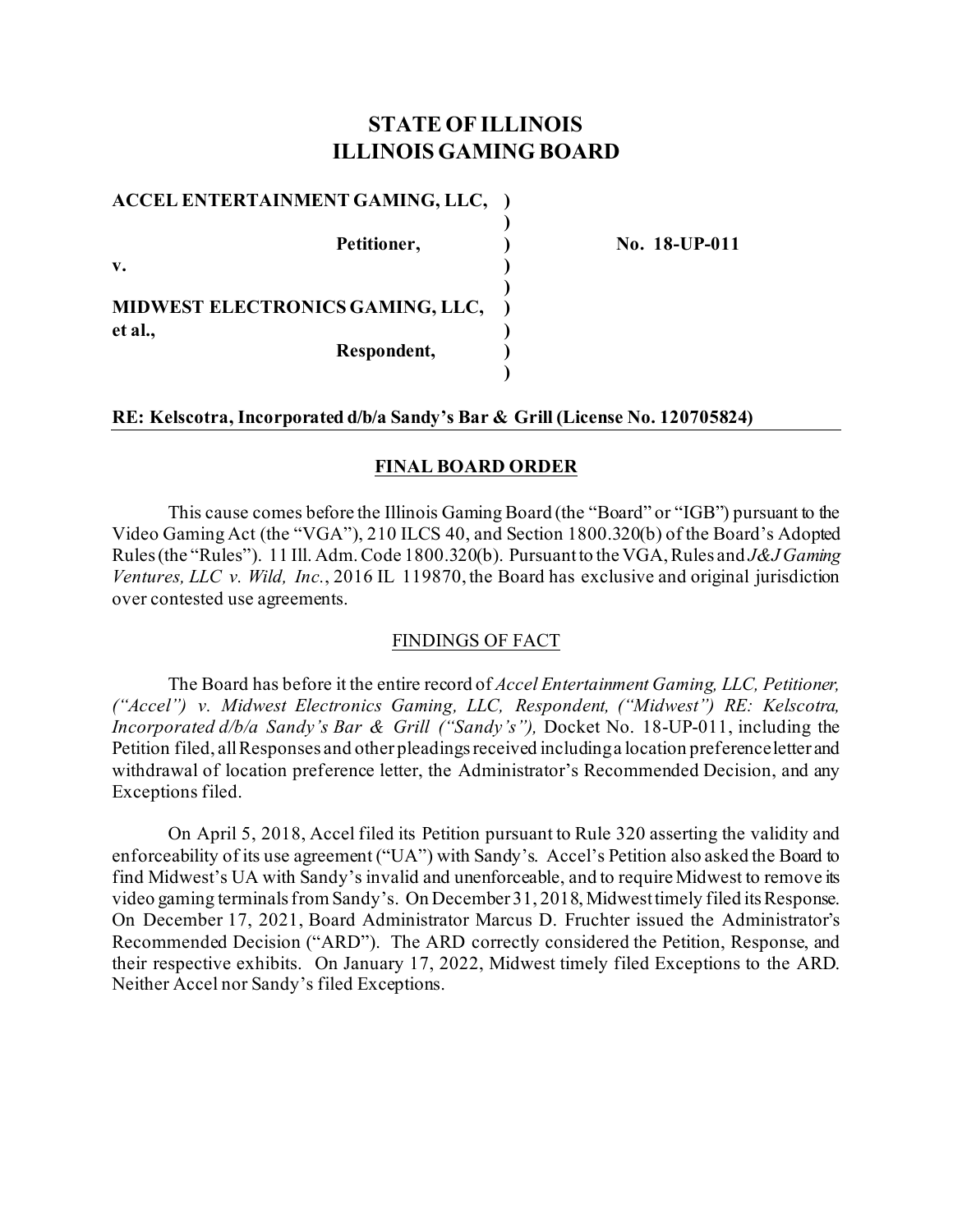## CONCLUSIONS OF LAW

Contrary to the claims in Midwest's Response and Exceptions, the Board has not deprived Midwest of due process, ignored evidence, applied its rules retroactively, or exceeded its jurisdiction. In *Wild*, the Illinois Supreme Court recognized that there is no common law right to profit from gambling, the VGA which legalized video gaming is an exception to the general prohibition on gambling, the Board has original and exclusive jurisdiction over use agreements, and by "legalizing the use of video gaming terminals for commercial gambling purposes, the legislature enacted a comprehensive statutory scheme, *creating rights and duties that have no counterpart in common law or equity.*" *Wild* at ¶ 32 (emphasis added).

The ARD accurately expressed the Board's policy preference to promote a level playing field between licensed establishments and licensed terminal operators in matters of UA renewals and terminations. It also correctly determined the Board's inquiry under Rule  $320(b)(1)(D)$  is whether the renewal provision in the Midwest/Sandy's UA "poses such obstacles against nonrenewal, or confusion about the procedures for non-renewal, as to constitute an undue burden on the licensed video gaming location that has entered into the provision." 11 Ill. Admin. Code 1800.320(b)(1)(D). The ARD rightly found that, on its face, the non-renewal provision (Paragraph 15) of the Midwest/Sandy's UA imposes such obstacles against non-renewal as to constitute an undue burden on Sandy's to terminate under Rule 320(b)(1)(D).

Therefore, after careful review and consideration of the entire record, the Board hereby:

- (1) Adopts the Administrator's Recommended Decision;
- (2) Finds that Accel proved its April 5, 2018 Petition by clear and convincing evidence;
- (3) Orders Midwest to remove its video gaming terminals from Sandy's within 30 calendar days of the entry of the final Order.

Board Rules do not allow or require any motion or request for reconsideration. This is a final order subject to judicial review under the Administrative Review Law pursuant to 230 ILCS 10/17.1.

# **VOTED THIS THE TENTH DAY OF MARCH, 2022**

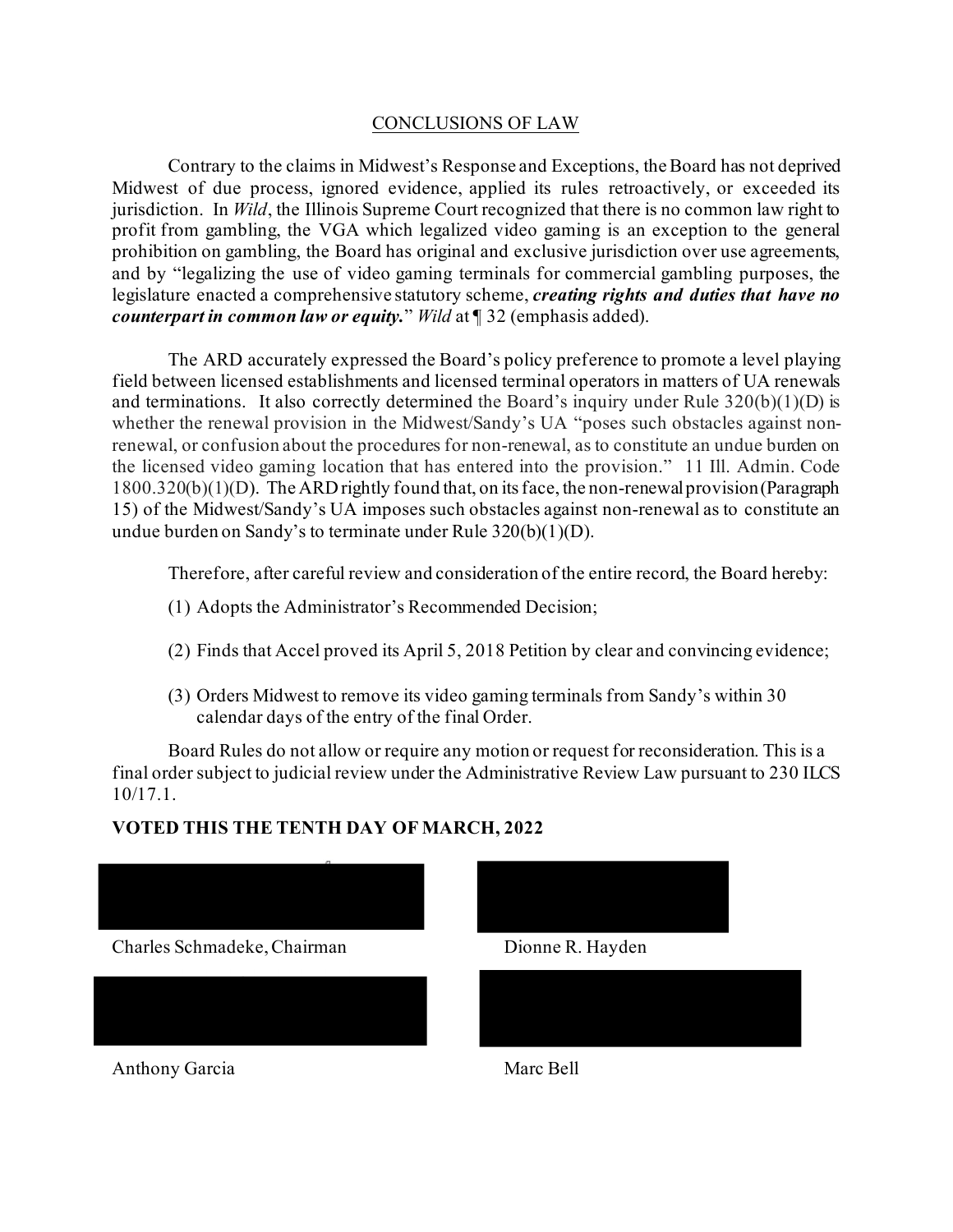The following is a list of all parties of record to *Accel Entertainment Gaming, LLC, Petitioner, ("Accel") v. Midwest Electronics Gaming, LLC, Respondent, ("Midwest") RE: Kelscotra, Incorporated d/b/a Sandy's Bar & Grill ("Sandy's"),* Docket No. 18-UP-011. Pursuant to Board Rules 1800.320(b)(2)(A), 1800.320(b)(12), 1800.320 (b)(13), and 1800.140, this Final Order is being served via e-mail and becomes effective upon such service.

Addresses of the Parties:

Accel Entertainment Gaming, LLC Derek Harmer [DerekH@accelentertainment.com](mailto:DerekH@accelentertainment.com) 140 Tower Road Burr Ridge, IL 60527

Attorney for Accel Entertainment Gaming, LLC Jim Pellum [JimP@accelentertainment.com](mailto:JimP@accelentertainment.com) 140 Tower Road Burr Ridge, IL 60527

Attorney for Midwest Electronics Gaming, LLC Jim Murphy [jmurphy@clarkhill.com](mailto:jmurphy@clarkhill.com) Clark Hill 130 E. Randolph St., 39th Fl. Chicago, IL 60601

Midwest Electronics Gaming, LLC Tim Jones [Tim@Midwest.bz](mailto:Tim@Midwest.bz) 601 N. Main St. Ellsworth, IL 61737

Sandy's Bar & Grill c/o [kelly.mandrell@yahoo.com](mailto:kelly.mandrell@yahoo.com) 109 E Main St Benton, IL 62812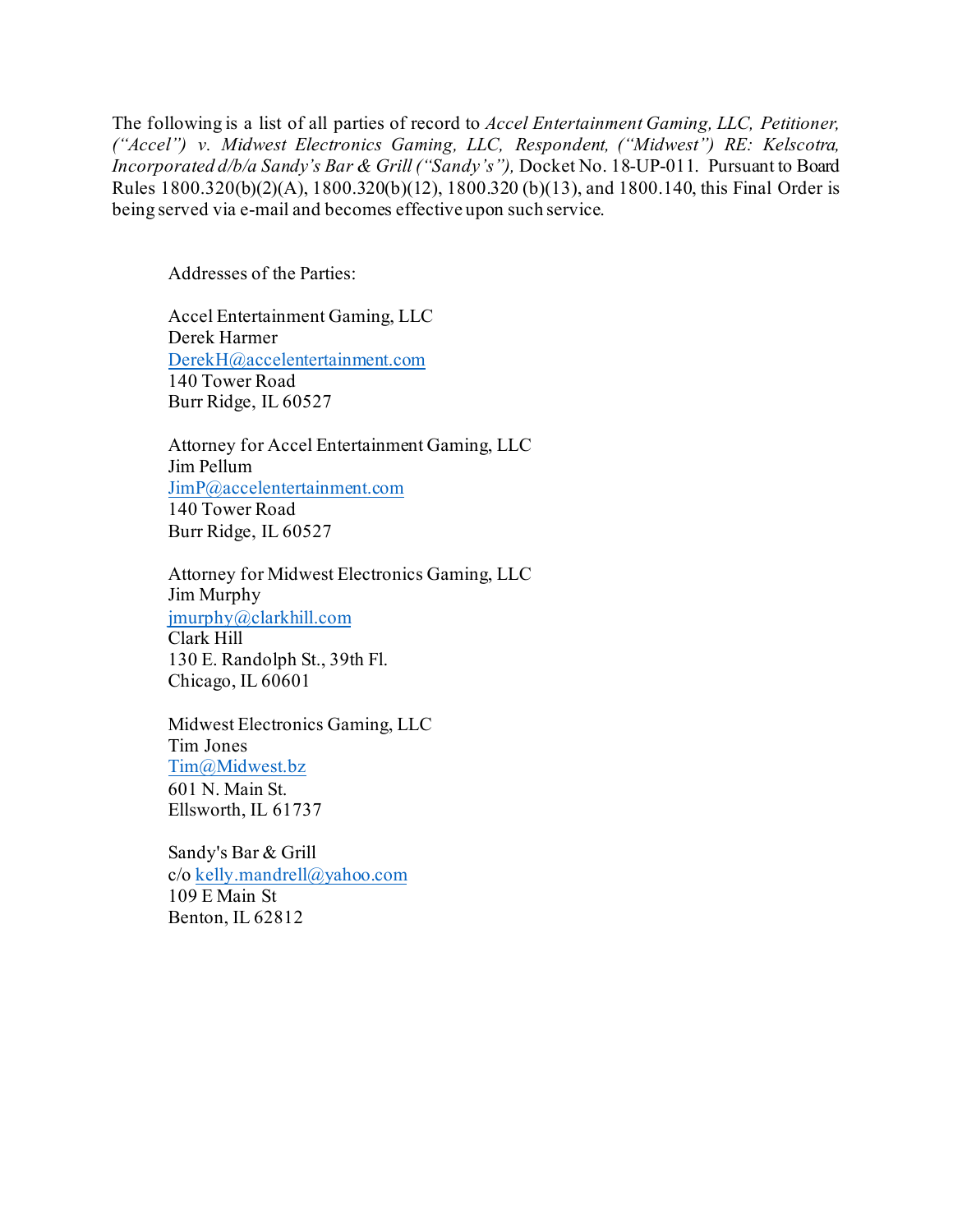# **STATE OF ILLINOIS ILLINOIS GAMING BOARD**

| ACCEL ENTERTAINMENT GAMING, LLC, |  |
|----------------------------------|--|
| Petitioner,                      |  |
| $\mathbf{v}$ .                   |  |
| MIDWEST ELECTRONICS GAMING, LLC, |  |
| et al.,<br>Respondent,           |  |
|                                  |  |

**Petitioner, ) No. 18-UP-011**

**RE: Kelscotra, Incorporated d/b/a Sandy's Bar & Grill (License No. #120705824)**

#### **ADMINISTRATOR'S RECOMMENDED DECISION**

This dispute comes before the Illinois Gaming Board (the "Board" or "IGB") under Section 1800.320(b) of the Board's Adopted Rules (the "Rules"). 11 Ill. Adm. Code 1800.320(b). This Recommendation issues under Rule 320(b)(6). 11 Ill. Adm. Code 1800.320(b)(6).

Petitioner Accel Entertainment Gaming, LLC ("Accel") asks the Board to: (1) find that Accel's May 4, 2016 Use Agreement ("UA") with Kelscotra, Incorporated d/b/a Sandy's Bar & Grill ("Sandy's") is valid for placement and operation of video gaming terminals ("VGTs"); (2) find that the initial term of Midwest Electronics Gaming, LLC's ("Midwest") UA with Sandy's ended on May 1, 2018; and (3) require Midwest to remove its VGTs from Sandy's.

After consideration of the parties' submissions, I recommend the Board grant Accel's Petition and require Midwest to remove its VGTs from Sandy's within 30 calendar days of the entry of a final Board Order in this matter.

## **I. JURISDICTION**

The Video Gaming Act (the "VGA") confers jurisdiction and authority upon the Board to supervise all video gaming operations in Illinois. 230 ILCS 40/78; *J&J Gaming Ventures, LLC v. Wild,*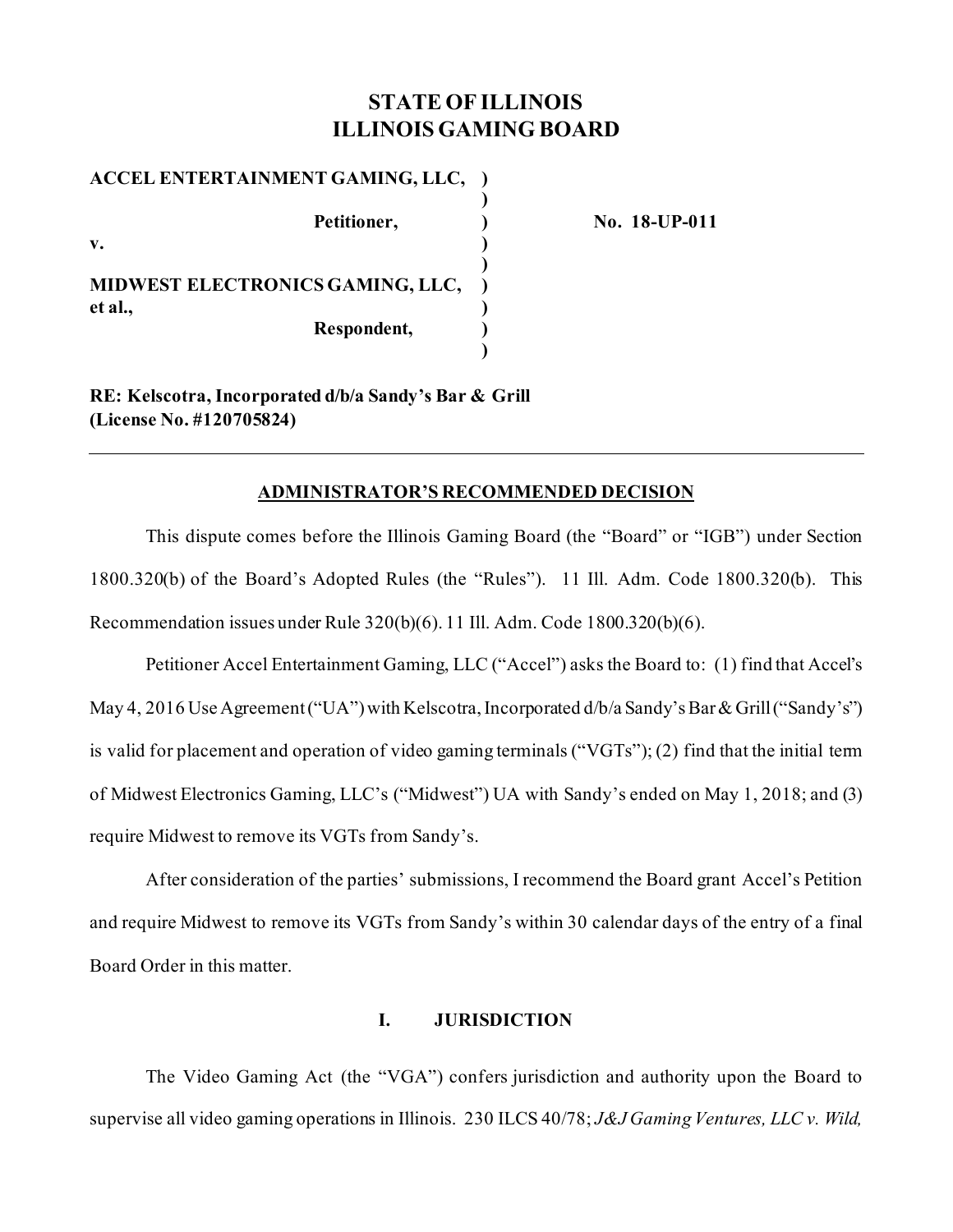Inc., 2016 IL 119870 II 3, 39-40. The Board has all powers necessary and proper to effectively execute the VGA, including authority to adopt regulations for the purpose of administering the VGA and "provide for the prevention of practices detrimental to the public interest and for the best interests of video gaming." *Wild*, 2016 IL 119879 ¶ 3*.* The VGA provides "a comprehensive statutory scheme that vests jurisdiction over video gaming operations" with the Board. *Id.* ¶ 42. "By legalizing the use of video gaming terminals for commercial gambling purposes, the legislature enacted a comprehensive statutory scheme, creating rights and duties that have no counterpart in common law or equity." *Id.* ¶ 32. The Board's broad authority over all aspects of video gaming includes the "exclusive, original jurisdiction" to determine the validity and enforceability over agreements that "purport to control placement and operation of video gaming terminals." *Id*; *see also* 11 Ill. Adm. Code 1800.320(b)(1).

## **II. RELEVANT BACKGROUND**

On November 20, 2012, location licensee Sandy's entered into a UA with licensed terminal operator Midwest. The parties' UA gave Midwest the exclusive right to place and operate VGTs in Sandy's for five years from and after the date of commencement of video gaming at Sandy's. The UA further provided that it "shall automatically be renewed for a period of five (5) years…unless [Midwest] is notified in writing by [Sandy's] through the United States Postal Service by certified mail, return receipt requested and such written notice from [Sandy's] is received by [Midwest] not more than 90 days and not less than 60 days prior to the expiration of the Initial Term of [Sandy's] intent to terminate this Agreement." On May 1, 2013, video gaming went live at Sandy's and the parties' UA commenced. The five-year anniversary of the commencement of video gaming at Sandy's under the Midwest/Sandy's UA is May 1, 2018.

The UA imposed certain hurdles for Sandy'sto clear before it could non-renew or terminate the UA and engage a different terminal operator. Specifically, paragraph 15 provided that if Sandy'snotified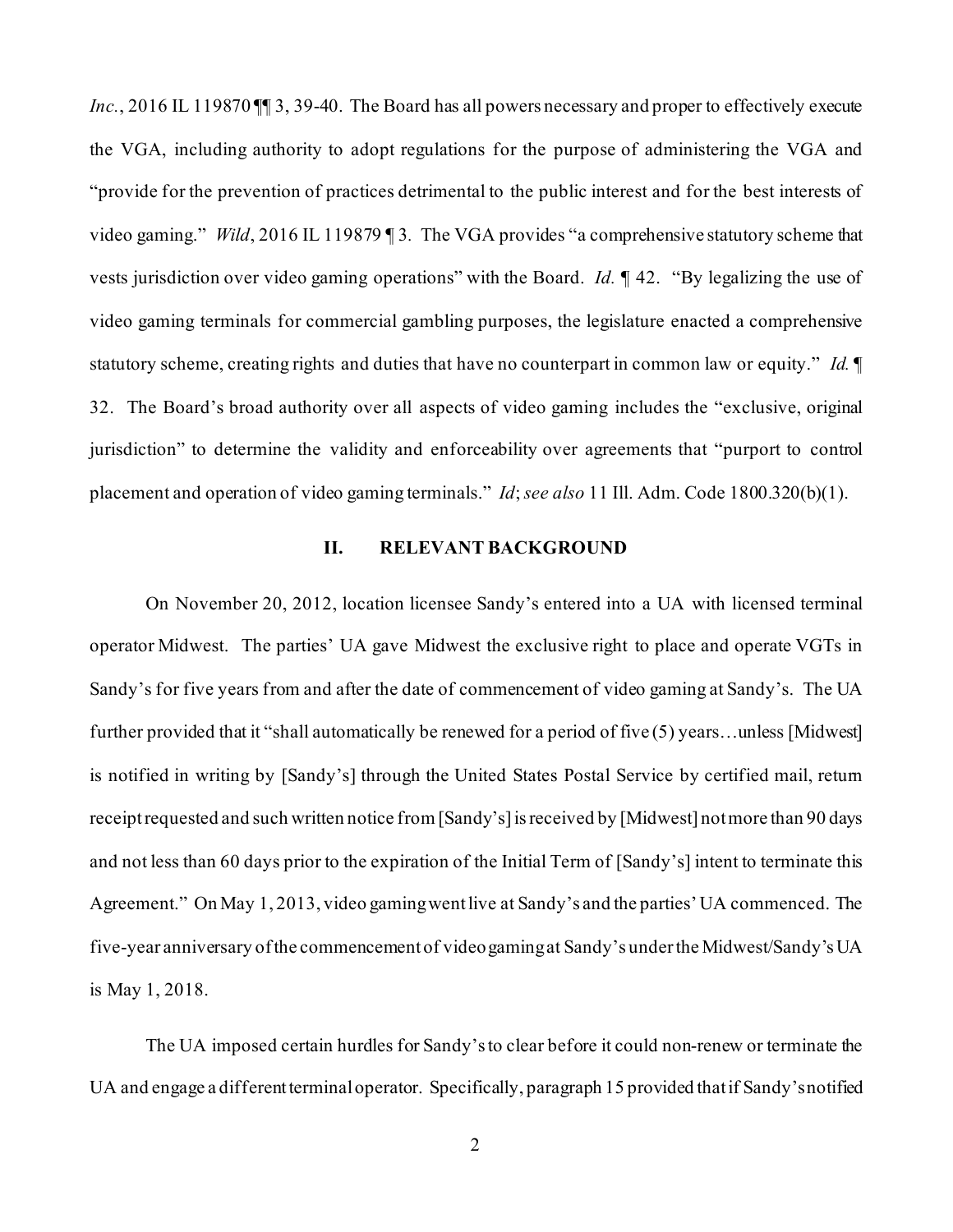Midwest of its intent to non-renew because of a competing offer from a different terminal operator, Sandy's "shall provide a complete copy of said written offer," Midwest will have thirty days to match the competing offer and Sandy's shall withdraw its non-renewal notice.

On May 4, 2016, Accel and Sandy'ssigned an agreement to place Accel's VGTs in Sandy's upon termination of the Midwest/Sandy's UA. On February 2, 2018, Sandy's sent notice to Midwest of its intent to terminate and non-renew their UA effective May 1, 2018. Midwest received Sandy's notice on February 7, 2018. Midwest rejected Sandy's notice, asserting that Sandy's failed to comply with the UA's non-renewal provisions. On or about March 20, 2018, Midwest informed Sandy'sthat its February 2, 2018 letter "does not meet the requirements set forth in Article 15, which grants [Midwest] the right to meet a competing offer which [Sandy's has] not enclosed. Please send the competing offer to [Midwest's address]." Accel filed this Petition on April 5, 2018.

#### **III. DISCUSSION**

Accel asserts that Sandy's properly terminated its UA with Midwest, effective May 1, 2018. Midwest disagrees and responds that: (1) the Board lacks jurisdiction over this matter; (2) Sandy's failed to properly terminate its agreement with Midwest; and (3) Sandy's failure to properly terminate the UA resulted in an automatic renewal of the UA for an additional five-year period through May 1, 2023. The parties' respective arguments are addressed below.

#### **A. Midwest's Jurisdictional Challenge**

Midwest first contends that the Board lacks jurisdiction over this dispute. Midwest is wrong and ignores the Board's exclusive authority to resolve this matter under the VGA, Board Rules, and binding Illinois Supreme Court precedent. Our analysis begins by recognizing the well-settled principle that there is no Illinois common law right to engage in or profit from gambling through contract or otherwise. *E.g., Wild*, 2016 IL 119870 ¶ 26 (internal citations omitted). The VGA, "which legalized the use of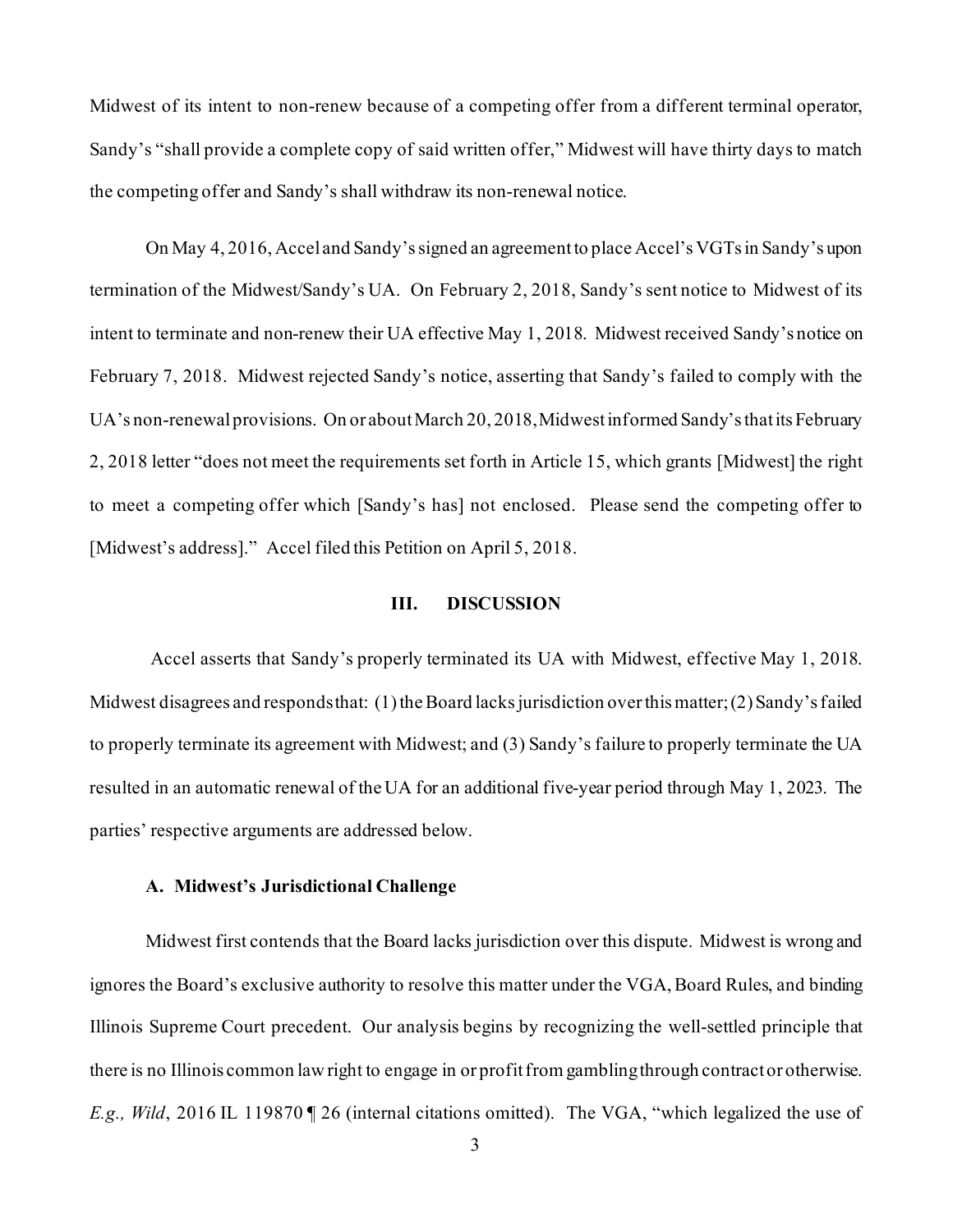video gaming terminals under certain limited circumstances, is an exception to the general prohibition against gambling." *Wild*, 2016 IL 119879 ¶ 26. The Illinois Supreme Court made clear in *Wild* that the Board has exclusive, original jurisdiction to determine the validity and enforceability of any agreements that purport to control placement and operation of VGTs in Illinois. *Wild*. 2016 IL 119870 ¶ 42.

VGTs may be placed only in a licensed establishment that has entered into a written "use agreement" with a licensed terminal operator. 230 ILCS 40/25(e). A use agreement is a contract between a licensed terminal operator and a licensed establishment that provides the terms and conditions for placing and operating VGTs at that establishment. 11 Ill. Adm. Code 1800.110. The Board's Rules establish minimum standards for use agreements. 11 Ill. Adm. Code 1800.320. Among other things, and relevant to the instant dispute, Video Gaming Rule 320(b)(1)(D) expressly provides the Board with the authority to decide whether a renewal provision in a use agreement "poses such obstacles against non-renewal, or confusion for non-renewal, as to constitute an undue burden" on the licensed establishment. 11 Ill. Adm. Code 1800.320(b)(1)(D). Thus, and contrary to Midwest's assertion, the Board has exclusive jurisdiction to decide this Petition.

#### **B. The Midwest/Sandy's Use Agreement**

Having disposed of Midwest's jurisdictional challenge, we next address whether the non-renewal provisions of the Midwest/Sandy's UA constitute an undue burden on Sandy's under Rule 320(b)(1)(D). The Board expressed a policy preference to promote a level playing field between licensed establishments and licensed terminal operators in matters of UA renewals and terminations when it adopted Rule  $320(b)(1)(D)$ . Rule  $320(b)(1)(D)$  and the policy it articulates flow directly from the Board's statutory authority over video gaming and to issue rules to "prevent practices detrimental to the public interest and promote the best interests of video gaming." 230 ILCS 40/78(a)(3); *cf. Windy City*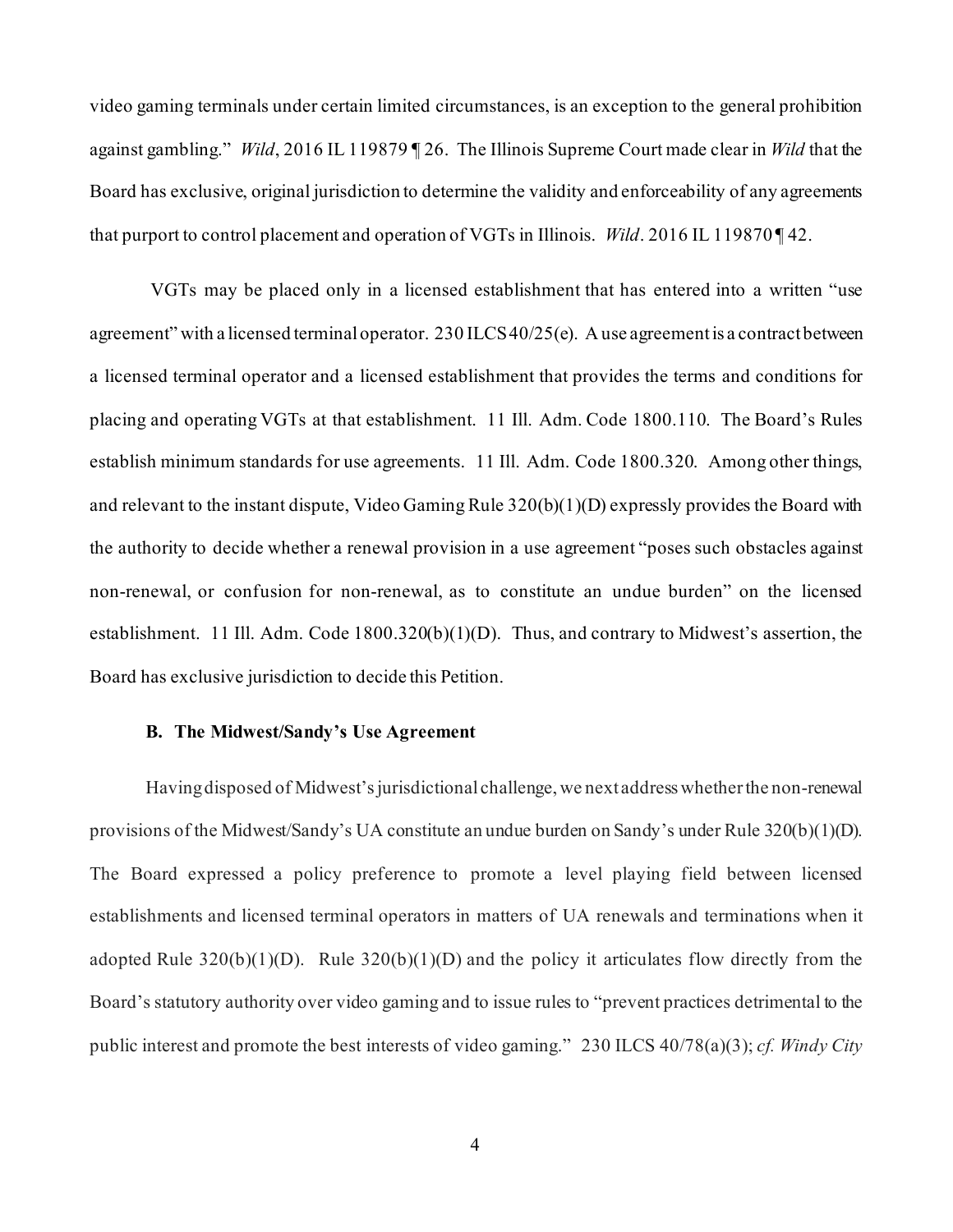*Promotions, LLC v. Illinois Gaming Board,* 87 N.E.3d 915 at 922 (affirming the Board's authority to adopt interpretive rules).

The Board's inquiry under Rule  $320(b)(1)(D)$  is whether the renewal provision in the Midwest/Sandy's UA "poses such obstacles against non-renewal, or confusion about the procedures for non-renewal, as to constitute an undue burden on the licensed video gaming location that has entered into the provision." 11 Ill. Admin. Code 1800.320(b)(1)(D). The dispute in this matter is whether Sandy's failed to comply with paragraph 15, and if so, whether that failure precludes Sandy's from terminating the UA. Paragraph 15 states in its entirety:

> In the event that Establishment notifies Terminal Operator that Establishment will not renew this Agreement, at the expiration of its term according to the requirements in Section 14 and such non-renewal is a result of a competing offer from another entity or individual to provide VGTs similar in form or function to the VGTs provided by Terminal Operator, Establishment shall provide a complete copy of said written competing offer that must include all terms (specifically including, but not limited to, game manufacturer, game program version, cabinet specifications, any item(s), game(s) and/or term(s) that are perceived by Establishment to be an improvement as compared to the items, games and terms provided by Terminal Operator, name of proposed new terminal operator and principal owner, name of the person who provided a representative of Establishment with the competing offer, the date a representative of Establishment was initially solicited by a representative of the proposed new terminal operator and the date the competing offer was provided to a representative of Establishment) to Terminal Operator attached to the notice of non-renewal from Establishment. Terminal Operator shall have thirty (30) days from receipt of notice of non-renewal, as per the terms of Section 14, to match the material terms of any competing offer in form and function and Establishment shall withdraw its notice of non-renewal. This Agreement shall continue in full force and effect if Terminal Operator files suit or pursues arbitration to determine the validity of a competing offer received by Terminal Operator.

This paragraph—which Midwest authored—mandates Sandy's to provide such robust and specific information as to effectively prevent Sandy'sfrom ending the parties' UA. Midwest created a labyrinth that trapped Sandy's in this contract with the above paragraph. Midwest argues that to comply with this provision Sandy's merely needed to take the "simple step" of identifying "material terms of any competing offer, and if [Sandy's] received a competing written offer, send the specific terms… and a copy of that written offer with the notice." (Respondent's Brief, ¶ 5.)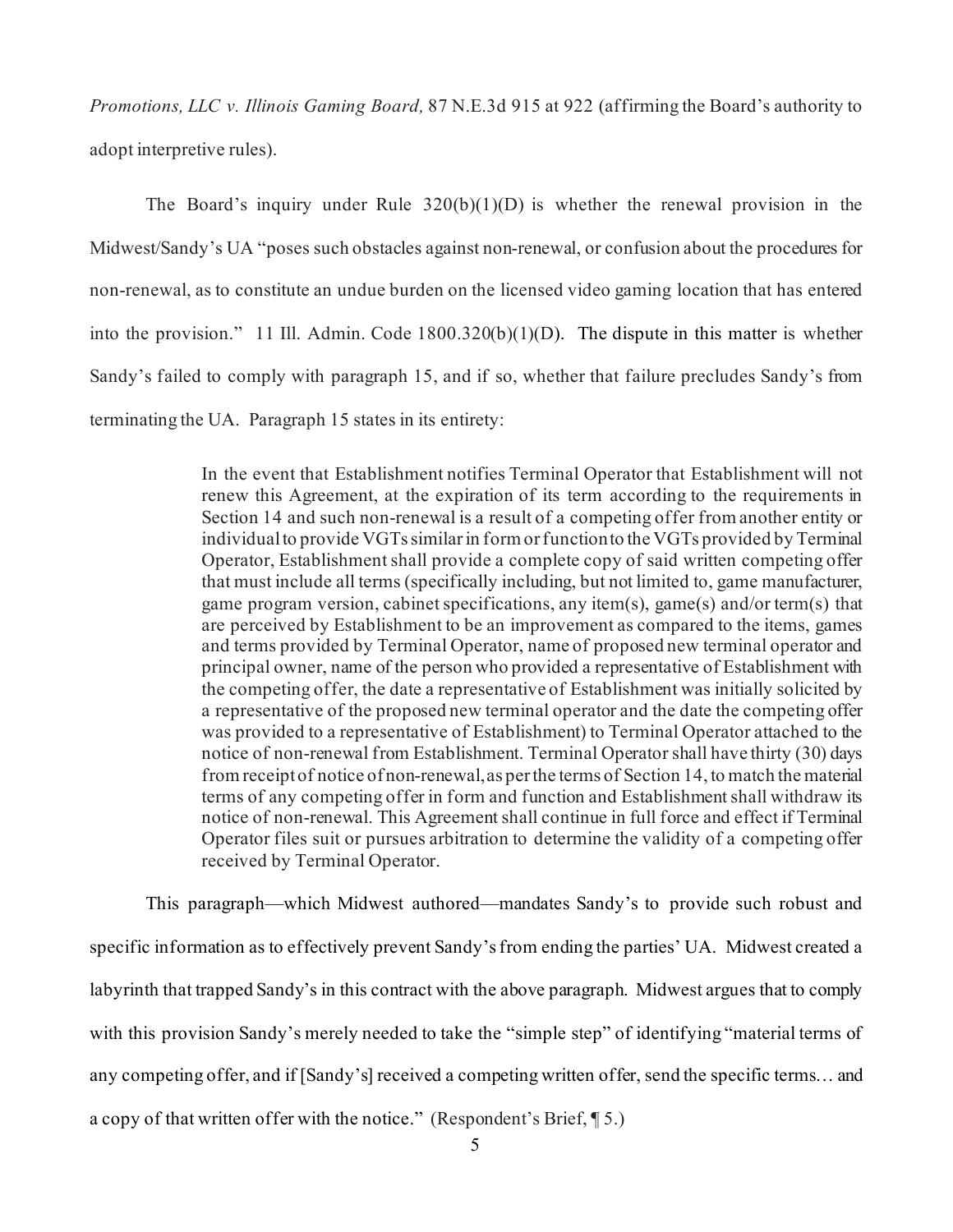However, Sandy's path out of this contractual maze is not as simple or straightforward as Midwest portrays. In fact, the UA demands that Sandy's produce a burdensome list of detailed information for Midwest' approval. Specifically, paragraph 15 provides that for Sandy's to successfully submit a "complete copy of said written competing offer [from Accel]" Sandy's "must include all terms (specifically including, **but not limited to**, game manufacturer, game program version, cabinet specifications, any item(s), game(s) and/or term(s) that are perceived by Establishment to be an improvement as compared to the items, games and terms provided by Terminal Operator, name of proposed new terminal operator and principal owner, name of the person who provided a representative of Establishment with the competing offer, the date a representative of Establishment was initially solicited by a representative of the proposed new terminal operator and the date the competing offer was provided to a representative of Establishment)…" (Emphasis added.)

The level of unacceptable specificity Sandy's must provide is almost unattainable even if the Board does not consider the open-ended discretion given Midwest to evaluate the completeness of Sandy's termination notice. For example, paragraph 15 requires Sandy's to identify the date it was solicited by a would-be competing terminal operator. In other words, if Sandy's received a call from a potential terminal operator, it bears a burden to record the date of the call because at some time in the future *if* Sandy's wishes to pursue a UA with that terminal operator it is required to provide Midwest with the date of that initial solicitation. Additionally, if Midwest employs the "but not limited to" language in paragraph 15, at its sole discretion, Midwest could find any copy of a written competing offer deficient. For example, the above requires the date a representative of Sandy's was initially solicited but does not specify the medium of the solicitation. Midwest, at its sole discretion, could reject Sandy's submission of a written competing offer because it failed to include this non-specified piece of information.

Paragraph 15, through both the specificity and open-endedness of its language and terms,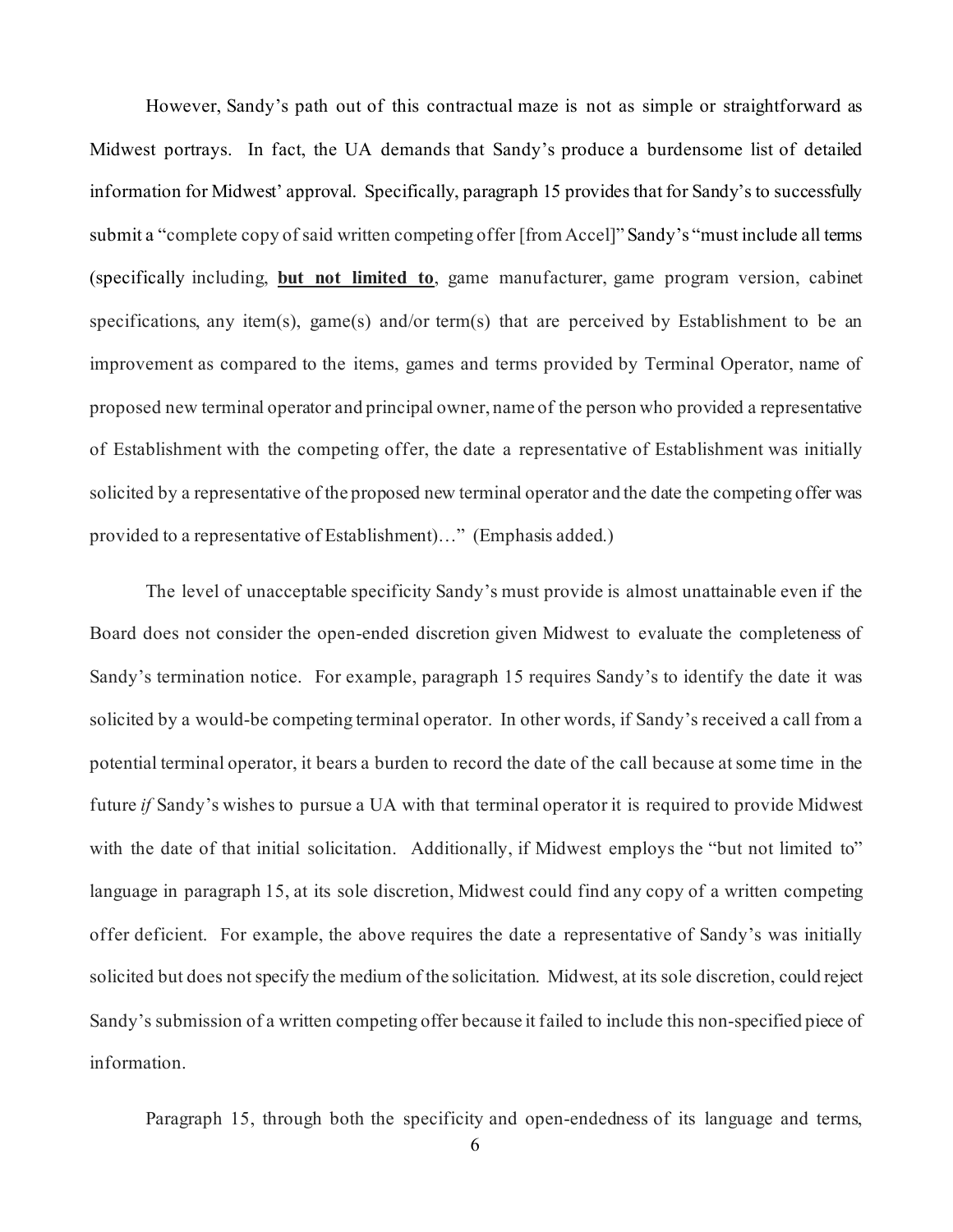imposes such obstacles against non-renewal as to constitute an undue burden on Sandy's to terminate under Rule 320(b)(1)(D). Paragraph 15, and Midwest's attempted unreasonable enforcement of it, are detrimental to the best interests of Illinois video gaming and contravene the Board's policy against such practices. Accordingly, Board action is necessary and appropriate under Rule 320(b)(10).

Finally, Midwest also disputes that Sandy's timely sent its notice of non-renewal. Based on the above finding that paragraph 15 of the Midwest/Sandy's UA violates rules 320(b)(1)(D), the Board does not need to consider the merits of this assertion. However, for the purpose of completeness, I note that Midwest did not inform Sandy's of the alleged untimely non-renewal notice or provide Sandy's an opportunity to cure the purported defect. Instead, Midwest's response to Sandy's notice of non-renewal solely identified paragraph 15 as the failure and asked Sandy's to submit the competing offer. Thus, Midwest waived that defense. Should the Board wish to consider the merits of Midwest's untimeliness defense, I would also recommend to the Board that paragraph 2 of the Midwest/Sandy's UA violates Rule 320(b)(1)(D). In brief, paragraph 2 defines its term as one thousand eight hundred twenty-six days of "operational VGTs open and available for play at premises" but fails to define "open and available for play." This paragraph—which Midwest authored—creates a shifting 30-day window at Midwest's sole discretion to determine and enforce. Midwest argues that Sandy's is required to provide its notice of non-renewal during this amorphous timeframe to perfect the notice of non-renewal, thus further encumbering Sandy's from ending the parties' UA.

Paragraph 2, through the vagueness of its language and terms, imposes such obstacles against non-renewal as to constitute an undue burden on Sandy's to terminate under Rule  $320(b)(1)(D)$ . Paragraph 2, and Midwest's attempted unreasonable enforcement of it, are detrimental to the best interests of Illinois video gaming and contravene the Board's policy against such practices. Accordingly, Board action would be necessary and appropriate under Rule 320(b)(10).